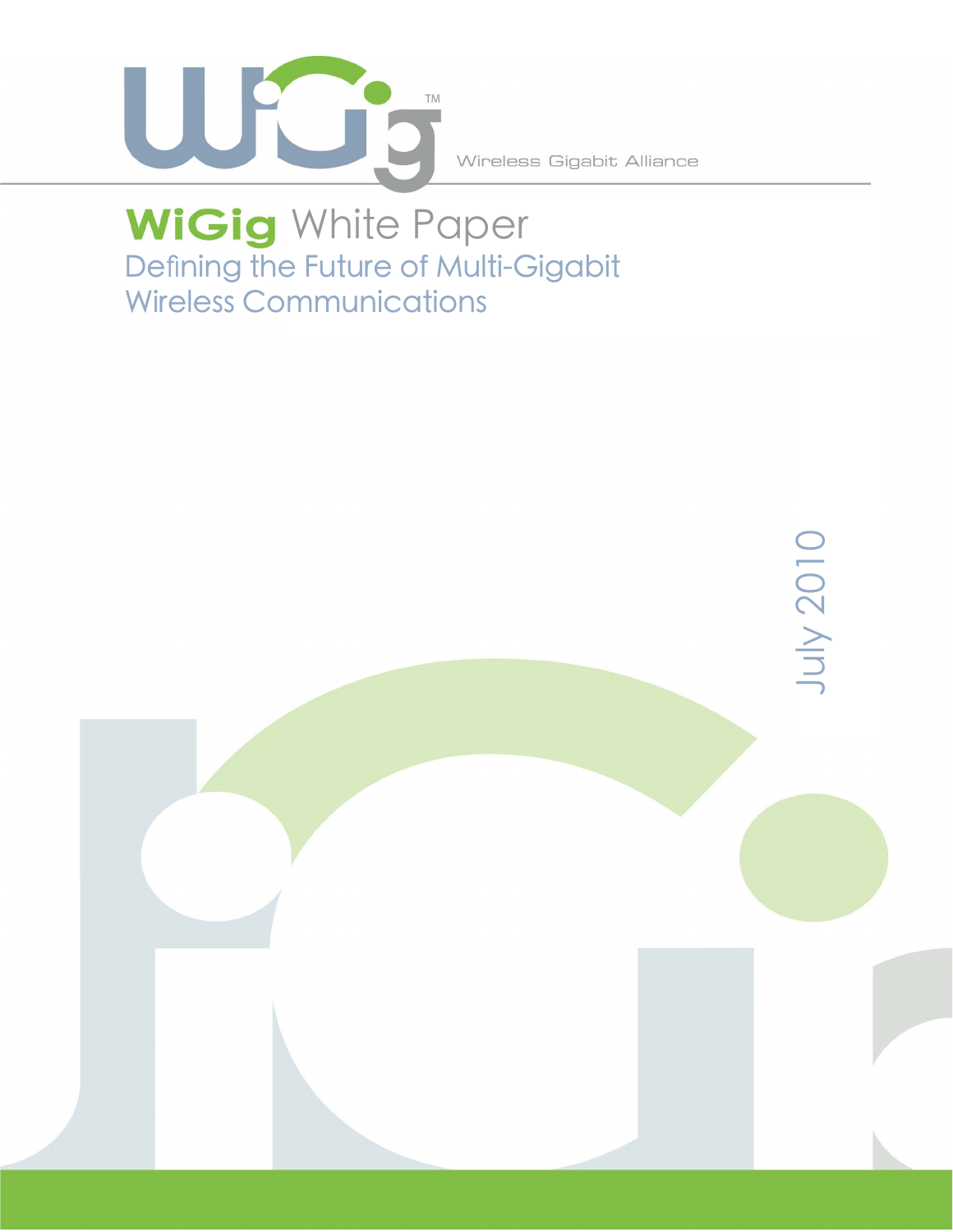## **Introduction**

The widespread availability and use of digital multimedia content has created a need for faster wireless connectivity that current commercial standards cannot support. This has driven demand for a single standard that can support advanced applications such as wireless display and docking, as well as more established usages such as network access.

The Wireless Gigabit (WiGig) Alliance was formed to meet this need by establishing a unified specification for wireless communication at multi-gigabit speeds; this specification is designed to drive a global ecosystem of interoperable products.

The WiGig MAC and PHY Specification enables data rates up to 7 Gbps, more than 10 times the speed of the fastest Wi-Fi networks based on IEEE 802.11n. It operates in the unlicensed 60 GHz frequency band, which has much more spectrum available than the 2.4 GHz and 5 GHz bands used by existing Wi-Fi products. This allows wider channels that support faster transmission speeds.

The WiGig specification is based on the existing IEEE 802.11 standard, which is at the core of hundreds of millions of Wi-Fi products deployed worldwide. The specification includes native support for Wi-Fi over 60 GHz; new devices with tri-band radios will be able to seamlessly integrate into existing 2.4 GHz and 5 GHz Wi-Fi networks.

The specification enables a broad range of advanced uses, including wireless docking and connection to displays, as well as virtually instantaneous wireless backups, synchronization and file transfers between computers and handheld devices. For the first time, consumers will be able to create a complete computing and consumer electronics experience without wires.

## **WiGig and IEEE 802.11ad**

IEEE 802.11ad is an amendment to the 802.11 standard that enables multi-gigabit wireless communications in the 60 GHz band. The WiGig specification was contributed to the IEEE 802.11ad standardization process, and was confirmed in May 2010 as the basis for the 802.11ad draft standard.

# **Specification Overview**

The WiGig specification includes key features to maximize performance, minimize implementation complexity and cost, enable compatibility with existing Wi-Fi and provide advanced security. Key features include:

- Support for data transmission rates up to 7 Gbps; all devices based on the WiGig specification will be capable of gigabit data transfer rates
- Designed from the ground up to support low-power handheld devices such as cell phones, as well as high-performance devices such as computers; includes advanced power management
- Based on IEEE 802.11; provides native Wi-Fi support and enables devices to transparently switch between 802.11 networks operating in any frequency band including 2.4 GHz, 5 GHz and 60 GHz
- Support for beamforming, maximizing signal strength and enabling robust communication at distances beyond 10 meters
- Advanced security using the Galois/Counter Mode of the AES encryption algorithm
- Support for high-performance wireless implementations of HDMI, DisplayPort, USB and PCIe

## **Structure**

The WiGig specification defines Physical (PHY) and Medium Access Control (MAC) layers and is based on IEEE 802.11. This enables native support for IP networking over 60 GHz. It also makes it simpler and less expensive to produce devices that can communicate over both WiGig and existing Wi-Fi using tri-band radios (2.4 GHz,5 GHz and 60 GHz).



**Figure 1. WiGig architecture enables tri-band communications**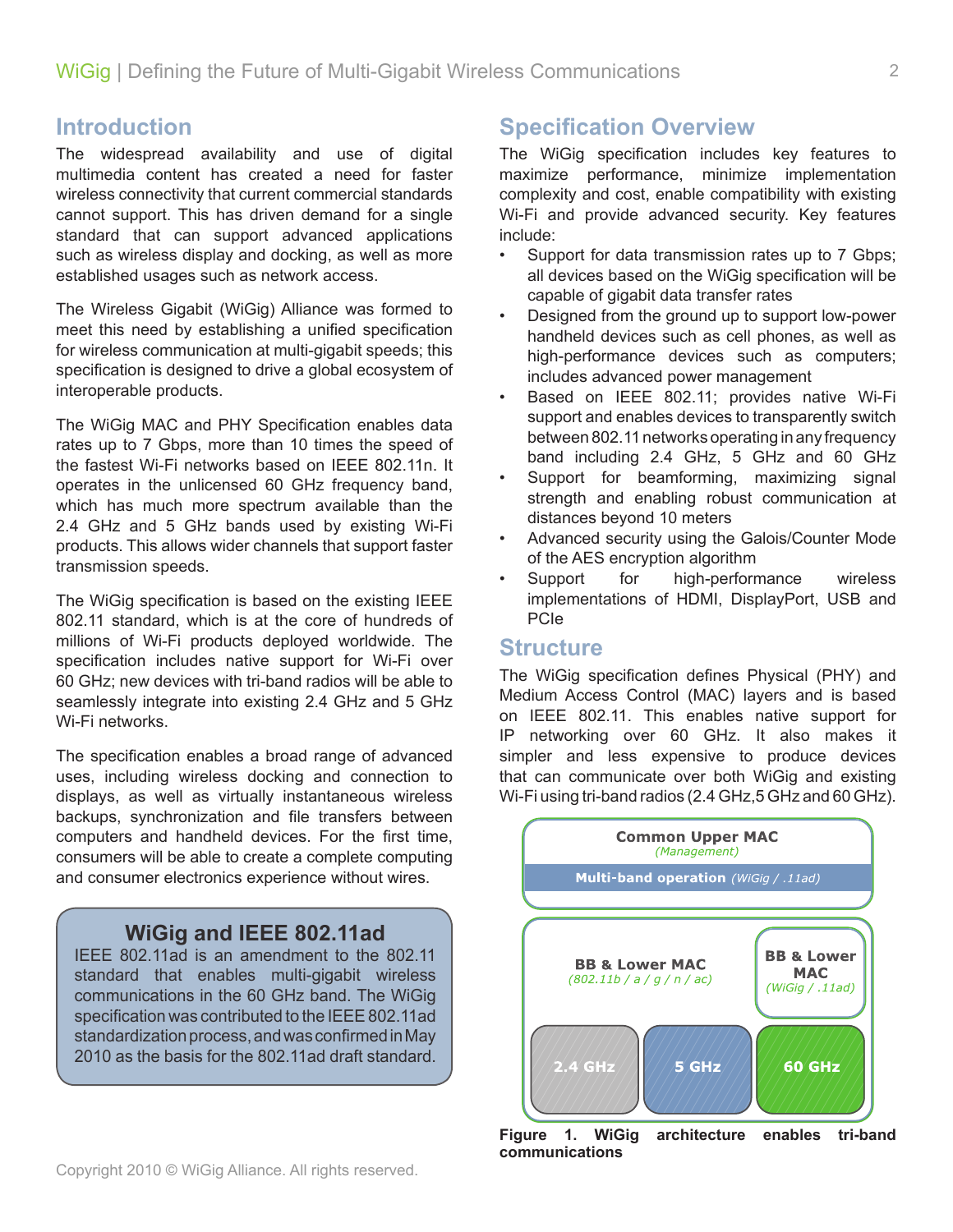The WiGig Alliance is also defining Protocol Adaptation Layers (PALs) that support specific data and display standards over 60 GHz. PALs allow wireless implementations of these standard interfaces that run directly on the WiGig MAC and PHY, as shown in Figure 2, and can be implemented in hardware. The initial PALs are audio-visual (A/V), which defines support for HDMI and DisplayPort, and input-output (I/O), which defines support for USB and PCIe.



**Figure 2. WiGig Protocol Adaptation Layers (PALs)**

# **Physical Layer (PHY)**

Like the 2.4 GHz and 5 GHz bands used by Wi-Fi, the 60 GHz band used by WiGig is unlicensed and available worldwide. Within the 60 GHz band, there is variation in the spectrum available in different countries, as shown in Figure 3.

Worldwide, the 60 GHz band has much more spectrum available than the 2.4 GHz and 5 GHz bands – typically 7 GHz of spectrum, compared with 83.5 MHz in the 2.4 GHz band.

This spectrum is divided into multiple channels, as in the 2.4 GHz and 5 GHz bands. Because the 60 GHz band has much more spectrum available, the channels are much wider, enabling multi-gigabit data rates. The WiGig specification defines four channels, each 2.16 GHz wide – 50 times wider than the channels available in 802.11n.

These wide channels enable WiGig to support applications that require extremely fast communication, such as uncompressed video transmission.



**Figure 3. Worldwide spectrum availability in the 60 GHz band used by WiGig** 

## **Modulation & Coding Scheme (MCS)**

The specification supports two types of modulation and coding schemes, which provide different benefits:

- Orthogonal frequency-division multiplexing (OFDM) supports communication over longer distances with greater delay spreads, providing more flexibility in handling obstacles and reflected signals. Furthermore, OFDM allows the greatest transmission speeds of up to 7 Gbps.
- Single carrier (SC) typically results in lower power consumption, so it is often a better fit for small, lowpower handheld devices. SC supports transmission speeds up to 4.6 Gbps.

The two types of schemes share common elements such as preamble and channel coding. This reduces implementation complexity for manufacturers of WiGig devices.

## **Medium Access Control (MAC) Layer**

The MAC layer of the WiGig specification includes new features that support advanced usage models, facilitate integration with Wi-Fi networks, reduce power consumption and provide strong security.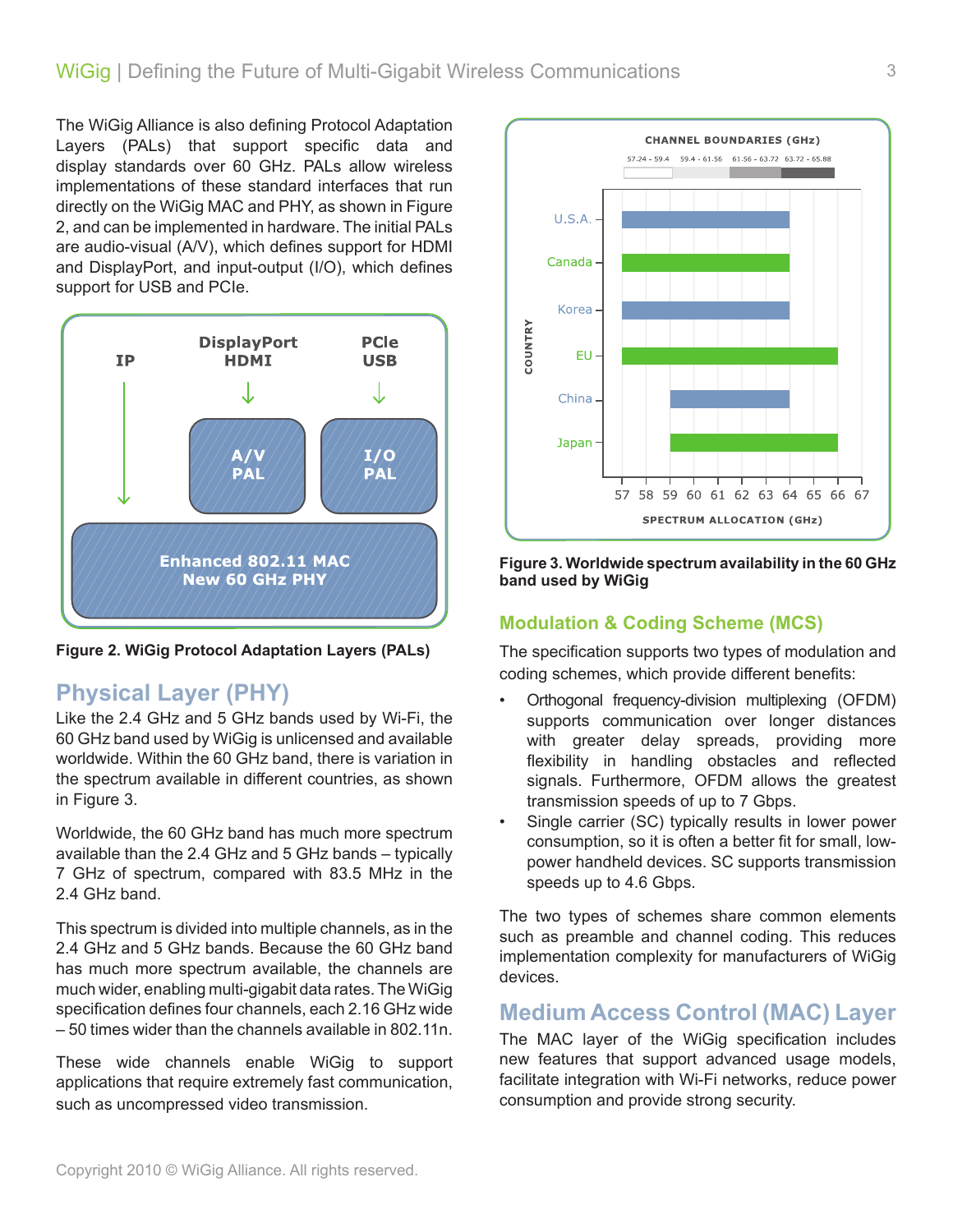## **WiGig Beamforming**

Use of the 60 GHz band allows extremely fast communication, but also presents the challenge that propagation loss is higher than in the 2.4 GHz and 5 GHz bands.

The WiGig specification addresses this challenge using adaptive beamforming, a technique that enables robust multi-gigabit communications at distances greater than 10 meters.

Beamforming employs directional antennas to reduce interference and focus the signal between two devices into a concentrated "beam." This allows faster data transmission over longer distances.

Support for beamforming is defined within the PHY and MAC layers of the WiGig specification. During the beamforming process, two devices establish communication and then fine-tune their antenna settings to improve the quality of directional communication until there is enough capacity for the desired data transmission.

#### **Network Architecture**

The specification defines a new network architecture that enables two devices to communicate directly with each other, allowing new uses such as rapidly synchronizing two devices and transmitting audio-visual data to a projector or TV. In addition, the specification also supports existing 802.11 network architectures, including the use of a shared access point as in today's Wi-Fi networks.

#### **Seamless Multi-band Operation**

A communication session can be rapidly and seamlessly transferred between a 60 GHz channel and any lower-frequency Wi-Fi channel, including channels in the 2.4 GHz or 5 GHz band. This innovation enables seamless fallback to 2.4 GHz or 5 GHz Wi-Fi if 60 GHz WiGig connectivity is not available.

Multi-band operation provides a greatly improved user experience. Users with multi-band devices will be able to continue accessing the network, without interruption, if their device switches from a 60 GHz

#### **WiGig and Wi-Fi Alliance Partnership**

WiGig Alliance and Wi-Fi Alliance established a cooperation agreement in May 2010 to share technology specifications for the development of a next-generation Wi-Fi Alliance certification progam. This agreement further encourages the development of products supporting 60 GHz technology to expand existing Wi-Fi capabilities.

Another key benefit is that if an obstacle blocks the line of sight between two devices - if someone walks between them, for example - the devices can quickly establish a new communications pathway using, for example, beams that reflect off walls, as shown in Figure 4.



**Figure 4. Beamforming**

to a lower-frequency Wi-Fi channel. They will always experience performance that is at least as good as today's Wi-Fi products, and will be able to automatically take advantage of the additional speed of 60 GHz WiGig whenever it is available.

#### **Power Management**

WiGig devices can take advantage of a new scheduled access mode to reduce power consumption. Two devices communicating with each other via a directional link may schedule the periods during which they communicate; in between those periods, they can sleep to save power. This advanced capability allows devices to more precisely tailor their power management to their actual traffic workload, and is especially important for cell phones and other handheld battery-powered devices.

#### **Advanced Security**

The WiGig specification builds on the strong security mechanisms used in IEEE 802.11. WiGig uses Galois/ Counter Mode, a highly-efficient mode of operation that is designed to support communication speeds of 10 Gbps and above, provides strong encryption based on the Advanced Encryption Standard (AES), is governmentrecommended, and can be implemented in hardware for performance and efficiency.

## **Protocol Adaptation Layers (PALs)**

PALs allow wireless implementations of key computer and consumer electronics interfaces over 60 GHz WiGig networks. PALs make it easier for implementers to